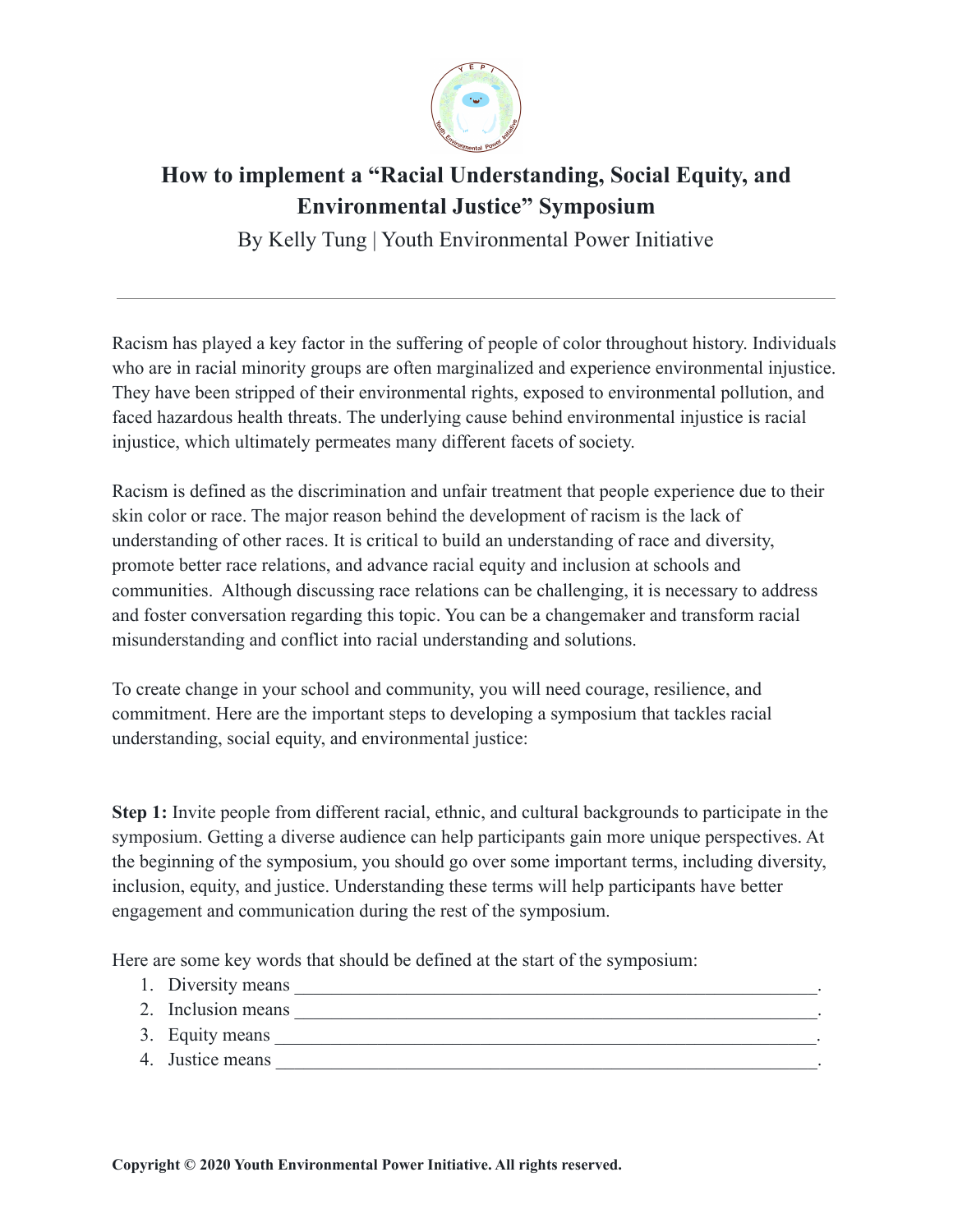**Step 2:** Build empathy. Empathy is the ability to recognize other people's emotions and understand their situations, feelings, and challenges. You can foster empathy within participants by conducting activities that require them to ask other people questions and immerse themselves in their situations. This will allow them to become more connected to their peers and appreciate the differences between them. Participants should keep in mind to leave their judgment since the goal is to view the situation from their peers' perspectives.

The following sample questions can help participants gain more insights and a deeper understanding of their peers. You can revise these questions or create your own questions.

- 1. Share your racial or ethnic background.
- 2. At what age did you first realize your race?
- 3. At what age did you start to realize that there are racial differences between people? What circumstances made you aware of these differences?
- 4. Do you prefer to be friends with people of the same race? Why?
- 5. Do you have friends of different races?
- 6. Have you ever been marginalized because of your racial or ethnic background?
- 7. Have you been treated unequally by others because of your skin color? If so, when?

Here are additional discussion and follow-up questions for participants to explore:

- 1. What do you want to say to those who treated you unfairly or discriminated against you?
- 2. What emotions and feelings do you feel towards those who treat you unequally? How does their treatment of you affect you?
- 3. Do you often interact with people from different racial or ethnic backgrounds?
- 4. What do you wish you could learn more about your racial or ethnic background?
- 5. How do you feel when you see news regarding racial hatred? Do you have any specific examples that come to mind?
- 6. Can you share something valuable to your cultural heritage?
- 7. What prejudices or stereotypes do people hold towards people with the same racial background as you? Why do you think they hold such prejudices or stereotypes?

**Step 3:** Deep Discussion and Brainstorming. This session is aimed towards conducting honest and open dialogues to brainstorm creative and innovative ideas to mitigate the racial issues that occur within schools and communities.

Here are a few example questions to help participants get started:

- 1. How can we make people of color feel respected, included, and valued at school and in the community?
- 2. How can we make students comfortable and willing to discuss topics related to race?
- 3. How can we promote the value of cultural heritage in school and the community?